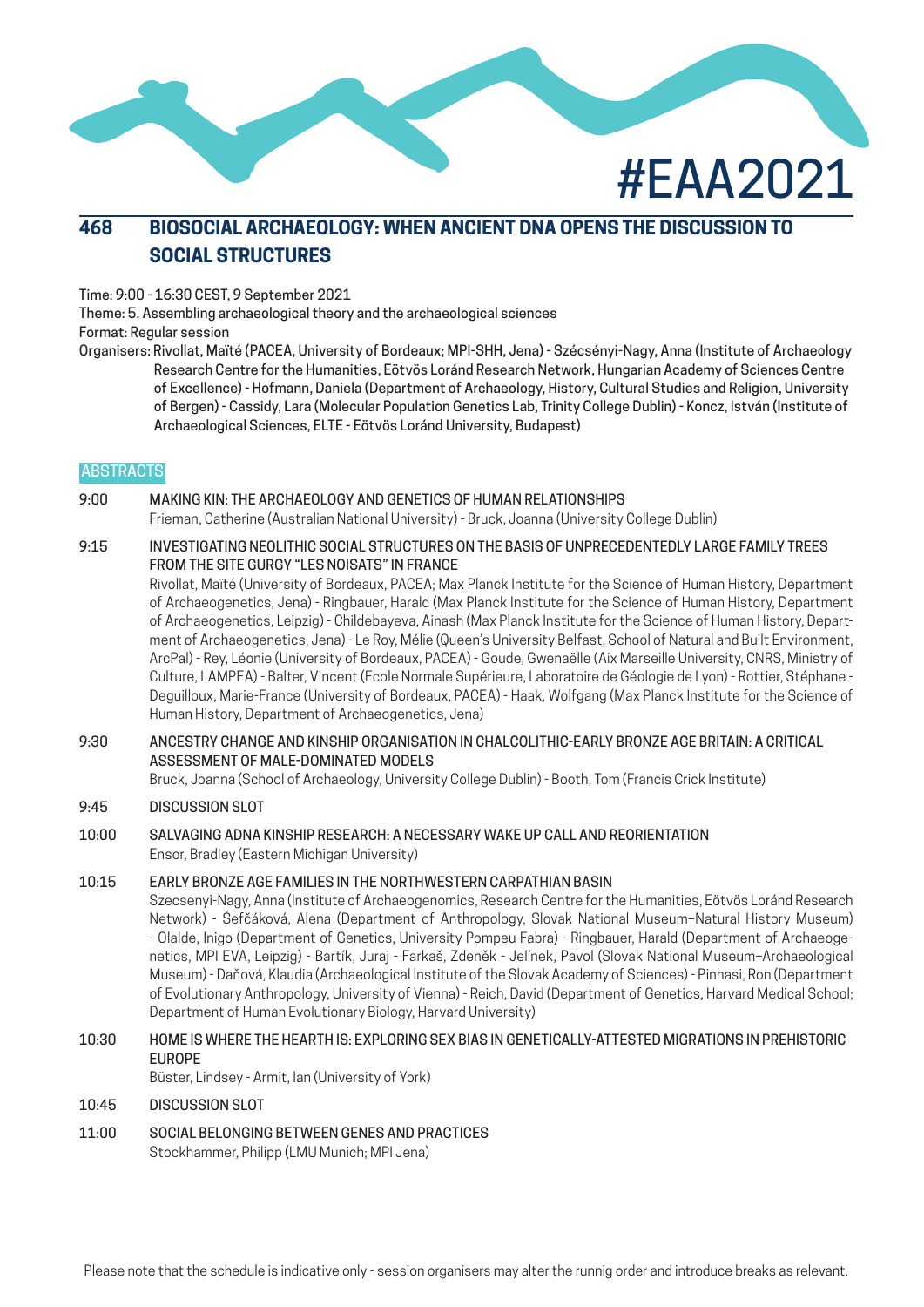# #EAA2021

## 11:15 GENETIC INSIGHTS INTO KINSHIP AND SOCIAL STRUCTURE OF AN IRON AGE COMMUNITY FROM TUVA, SOUTHERN SIBERIA

Keller, Marcel (Institute of Genomics, University of Tartu) - Caspari, Gino (Department of Archaeology, University of Sydney; Institute of Archaeological Sciences, University of Bern) - Milella, Marco (Department of Physical Anthropology, Institute of Forensic Medicine, University of Bern) - Sadykov, Timur (Institute for the History of Material Culture, Russian Academy of Sciences, St. Petersburg) - Blochin, Jegor (Institute for the History of Material Culture, Russian Academy of Sciences, St. Petersburg) - Szidat, Sönke (Department of Chemistry and Biochemistry, University of Bern; Oeschger Centre for Climate Change Research - OCCR, University of Bern) - Saag, Lehti (Institute of Genomics, University of Tartu) - Kivisild, Toomas (Department of Human Genetics, KU Leuven; Institute of Genomics, University of Tartu) - Lösch, Sandra (Department of Physical Anthropology, Institute of Forensic Medicine, University of Bern) - Scheib, Christiana (Institute of Genomics, University of Tartu; St John's College, University of Cambridge)

#### 11:30 GENETIC METHODS IN ARCHAEOLOGICAL RESEARCH ( FUNDED BY GOVERNMENT GRANT NO. 075-15-2019-1879) Ochir-Goryaeva, Maria (Kalmyk Research Center Russian Academy of Sciences)

#### 11:45 DISCUSSION SLOT

#### 12:00 KIN AND POWER IN EARLY CELTIC COMMUNITIES OF SOUTHWESTERN GERMANY

Gretzinger, Joscha - Mötsch, Angela (Max Planck Institute for the Science of Human History) - Schmitt, Felicitas - Francken, Michael (State Office for Cultural Heritage Baden-Wuerttemberg) - Rathmann, Hannes (Institute for Archaeological Sciences, Eberhard Karls University, Tübingen; Senckenberg Centre for Human Evolution and Palaeoenvironment, Tübingen) - Wieland, Günther (State Office for Cultural Heritage Baden-Wuerttemberg) - Harvati, Katerina (Institute for Archaeological Sciences, Eberhard Karls University, Tübingen; Senckenberg Centre for Human Evolution and Palaeoenvironment, Tübingen; DFG Centre for Advanced Studies 'Words, Bones, Genes, Tools: Tracking Linguistic, Cultural and Biological Trajectories of the Human Past', Tübingen) - Schier, Wolfram (Institute for Prehistoric Archaeology, Free University Berlin) - Krausse, Dirk (State Office for Cultural Heritage Baden-Wuerttemberg; Institute of Prehistory, Early History and Medieval Archaeology, Eberhard Karls University, Tübingen) - Krause, Johannes - Schiffels, Stephan (Max Planck Institute for the Science of Human History; Max Planck Institute for Evolutionary Anthropology)

#### 12:15 ANCIENT GENOMES REVEAL SOCIAL AND GEOGRAPHIC STRUCTURING OF THE POPULATION IN CARPATHIAN BASIN AT THE TIME OF THE AVAR EMPIRE

Gnecchi Ruscone, Guido Alberto (Department of Archaeogenetics, Max Planck Institute for Evolutionary Anthropology, Leipzig) - Szécsényi-Nagy, Anna (Institute of Archaeology, Research Centre for the Humanities, Eötvös Loránd Research Network) - Koncz, István (Institute of Archaeological Sciences, Eötvös Loránd University) - Csiky, Gergely (Institute of Archaeology, Research Centre for the Humanities, Eötvös Loránd Research Network) - Rácz, Zsófia (Institute of Archaeological Sciences, Eötvös Loránd University) - Reich, David (Department of Genetics, Harvard Medical Schoo; Department of Human Evolutionary Biology, Cambridge; Broad Institute of Harvard and MIT; Howard Hughes Medical Institute, Harvard Medical School) - Vida, Tivadar (Institute of Archaeology, Research Centre for the Humanities, Eötvös Loránd Research Network; Institute of Archaeological Sciences, Eötvös Loránd University) - Hofmanová, Zuzana (Department of Archaeogenetics, Max Planck Institute for Evolutionary Anthropology, Leipzig; Department of Archaeology and Museology, Faculty of Arts, Masaryk University) - Jeong, Choongwon (School of Biological Sciences, Seoul National University) - Krause, Johannes (Department of Archaeogenetics, Max Planck Institute for Evolutionary Anthropology, Leipzig)

#### 12:30 MATERNAL LINEAGES FROM 10-11TH CENTURY COMMONER CEMETERIES OF THE CARPATHIAN BASIN

Maár, Kitti (Department of Genetics; University of Szeged) - Varga, Gergely - Kovács, Bence (Department of Archaeogenetics; Institute of Hungarian Research) - Schütz, Oszkár (Department of Genetics; University of Szeged) - Tihanyi, Balázs (Department of Archaeogenetics; Institute of Hungarian Research; Department of Biological Anthropology; University of Szeged) - Maróti, Zoltán (Department of Pediatrics and Pediatric Health Center; University of Szeged; Department of Archaeogenetics; Institute of Hungarian Research) - Nagy, István (SeqOmics Biotechnology Ltd.; Institute of Biochemistry; Biological Research Centre, Szeged) - Raskó, István (Institute of Genetics; Biological Research Centre, Szeged) - Neparáczki, Endre (Department of Archaeogenetics; Institute of Hungarian Research; Department of Genetics; University of Szeged) - Török, Tibor (Department of Genetics; University of Szeged; Department of Archaeogenetics; Institute of Hungarian Research)

#### 12:45 DISCUSSION SLOT

Please note that the schedule is indicative only - session organisers may alter the runnig order and introduce breaks as relevant.